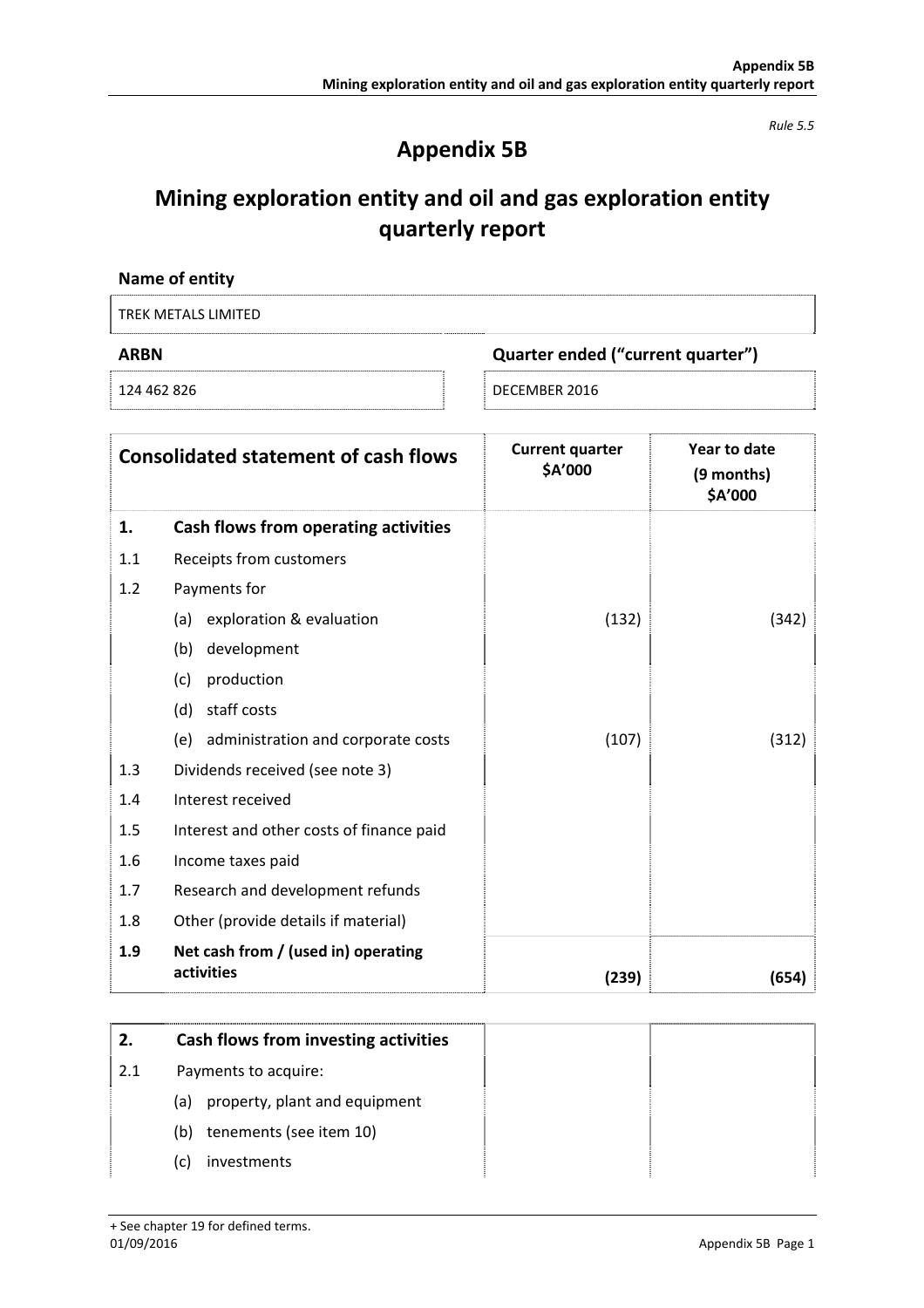|                                                          | <b>Consolidated statement of cash flows</b> | <b>Current quarter</b><br>\$A'000 | Year to date<br>(9 months)<br>\$A'000 |
|----------------------------------------------------------|---------------------------------------------|-----------------------------------|---------------------------------------|
|                                                          | (d)<br>other non-current assets             |                                   |                                       |
| 2.2                                                      | Proceeds from the disposal of:              |                                   |                                       |
|                                                          | property, plant and equipment<br>(a)        |                                   |                                       |
|                                                          | tenements (see item 10)<br>(b)              |                                   |                                       |
|                                                          | (c)<br>investments                          |                                   |                                       |
|                                                          | other non-current assets<br>(d)             |                                   |                                       |
| 2.3                                                      | Cash flows from loans to other entities     |                                   |                                       |
| 2.4                                                      | Dividends received (see note 3)             |                                   |                                       |
| 2.5<br>Other (provide details if material)               |                                             |                                   |                                       |
| Net cash from / (used in) investing<br>2.6<br>activities |                                             | <b>NIL</b>                        | <b>NIL</b>                            |

| 3.   | <b>Cash flows from financing activities</b>                                    |     |      |
|------|--------------------------------------------------------------------------------|-----|------|
| 3.1  | Proceeds from issues of shares                                                 | 750 | 1200 |
| 3.2  | Proceeds from issue of convertible notes                                       |     |      |
| 3.3  | Proceeds from exercise of share options                                        |     |      |
| 3.4  | Transaction costs related to issues of<br>shares, convertible notes or options |     |      |
| 3.5  | Proceeds from borrowings                                                       |     |      |
| 3.6  | Repayment of borrowings                                                        |     | 100  |
| 3.7  | Transaction costs related to loans and<br>borrowings                           |     |      |
| 3.8  | Dividends paid                                                                 |     |      |
| 3.9  | Other (provide details if material)                                            |     |      |
| 3.10 | Net cash from / (used in) financing<br>activities                              | 750 | 1300 |

|     | Net increase / (decrease) in cash and<br>cash equivalents for the period |       |     |
|-----|--------------------------------------------------------------------------|-------|-----|
| 4.1 | Cash and cash equivalents at beginning of<br>period                      | 321   | 186 |
| 4.2 | Net cash from / (used in) operating<br>activities (item 1.9 above)       | (239) |     |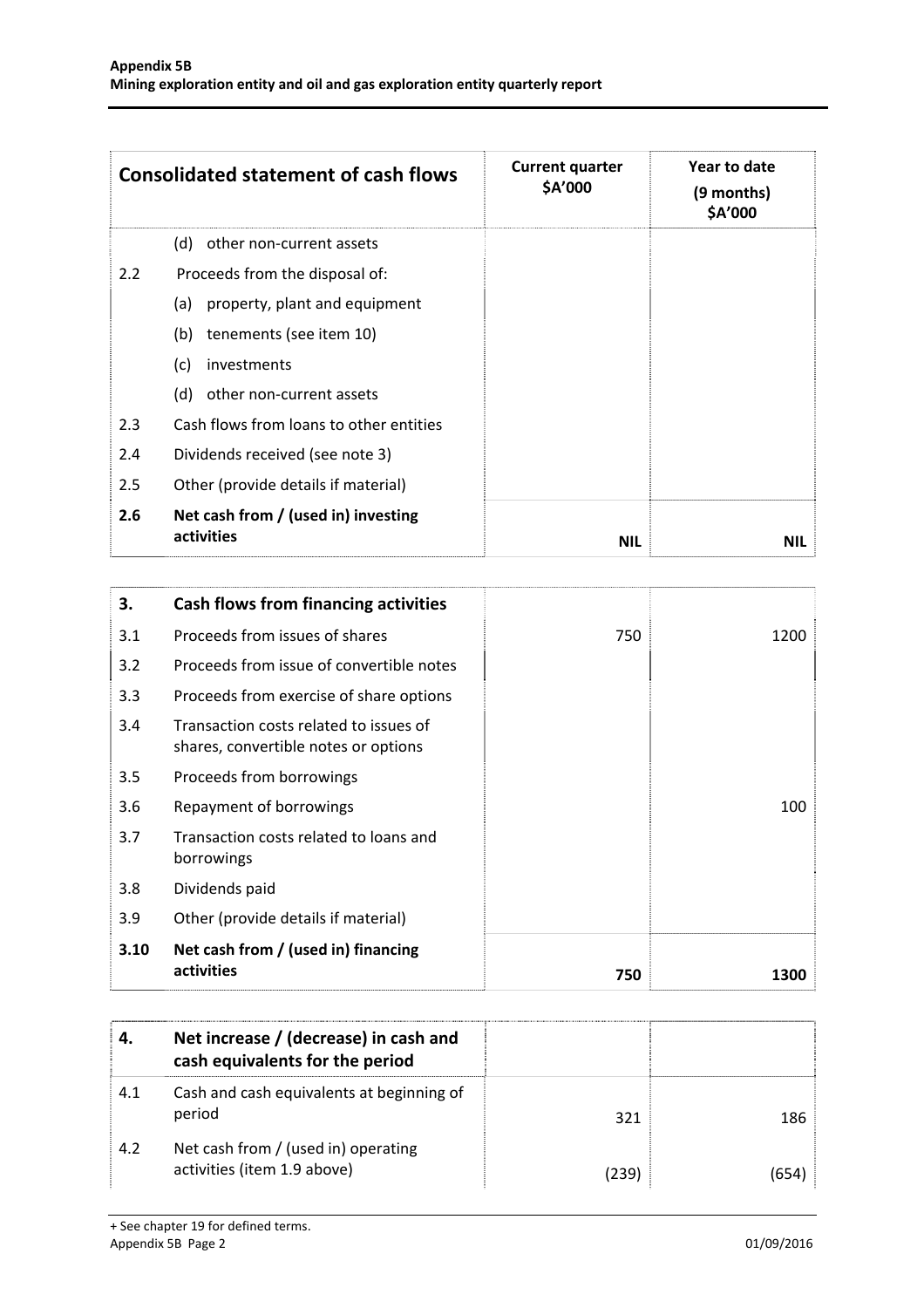|     | <b>Consolidated statement of cash flows</b>                         | <b>Current quarter</b><br>\$A'000 | Year to date<br>(9 months)<br>\$A'000 |
|-----|---------------------------------------------------------------------|-----------------------------------|---------------------------------------|
| 4.3 | Net cash from / (used in) investing<br>activities (item 2.6 above)  | <b>NIL</b>                        | <b>NIL</b>                            |
| 4.4 | Net cash from / (used in) financing<br>activities (item 3.10 above) | 750                               | 1300                                  |
| 4.5 | Effect of movement in exchange rates on<br>cash held                | <b>NIL</b>                        | <b>NIL</b>                            |
| 4.6 | Cash and cash equivalents at end of<br>period                       | 832                               | 832                                   |

| 5.  | Reconciliation of cash and cash<br>equivalents<br>at the end of the quarter (as shown in the<br>consolidated statement of cash flows) to<br>the related items in the accounts | <b>Current quarter</b><br>\$A'000 | <b>Previous quarter</b><br>\$A'000 |
|-----|-------------------------------------------------------------------------------------------------------------------------------------------------------------------------------|-----------------------------------|------------------------------------|
| 5.1 | <b>Bank balances</b>                                                                                                                                                          | 812                               | 321                                |
| 5.2 | Call deposits                                                                                                                                                                 | 20                                |                                    |
| 5.3 | <b>Bank overdrafts</b>                                                                                                                                                        |                                   |                                    |
| 5.4 | Other (provide details)                                                                                                                                                       |                                   |                                    |
| 5.5 | Cash and cash equivalents at end of<br>quarter (should equal item 4.6 above)                                                                                                  | 832                               | 321                                |

### **6.** Payments to directors of the entity and their associates **Current quarter**

- 6.1 Aggregate amount of payments to these parties included in item 1.2  $\qquad \qquad$  11
- 6.2 Aggregate amount of cash flow from loans to these parties  $\blacksquare$ included in item 2.3  $\blacksquare$
- 6.3 Include below any explanation necessary to understand the transactions included in items 6.1 and 6.2

**\$A'000**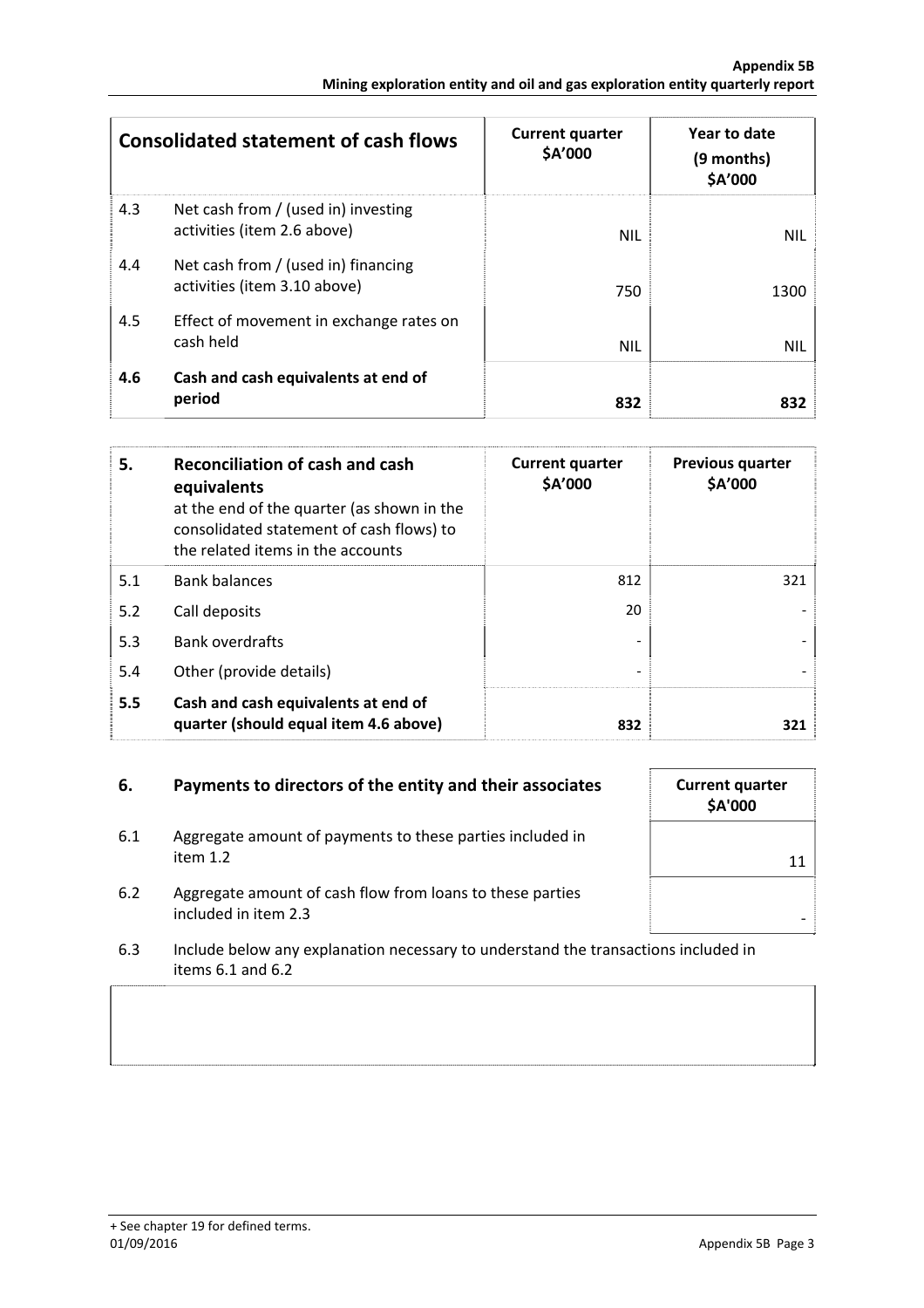### **7. Payments to related entities of the entity and their associates**

- 7.1 Aggregate amount of payments to these parties included in item 1.2
- 7.2 Aggregate amount of cash flow from loans to these parties included in item 2.3
- 7.3 Include below any explanation necessary to understand the transactions included in items 7.1 and 7.2

| 8.  | <b>Financing facilities available</b><br>Add notes as necessary for an understanding of the<br>position | <b>Total facility amount</b><br>at quarter end<br>\$A'000 | Amount drawn at<br>quarter end<br>\$A'000 |
|-----|---------------------------------------------------------------------------------------------------------|-----------------------------------------------------------|-------------------------------------------|
| 8.1 | Loan facilities                                                                                         |                                                           |                                           |
| 8.2 | Credit standby arrangements                                                                             |                                                           |                                           |

- 8.3 Other (please specify)
- 8.4 Include below a description of each facility above, including the lender, interest rate and whether it is secured or unsecured. If any additional facilities have been entered into or are proposed to be entered into after quarter end, include details of those facilities as well.

| 9.  | <b>Estimated cash outflows for next quarter</b> | \$A'000 |
|-----|-------------------------------------------------|---------|
| 9.1 | Exploration and evaluation                      | 340     |
| 9.2 | Development                                     |         |
| 9.3 | Production                                      |         |
| 9.4 | Staff costs                                     | 20      |
| 9.5 | Administration and corporate costs              | 80      |
| 9.6 | Other (provide details if material)             |         |
| 9.7 | <b>Total estimated cash outflows</b>            | 440     |